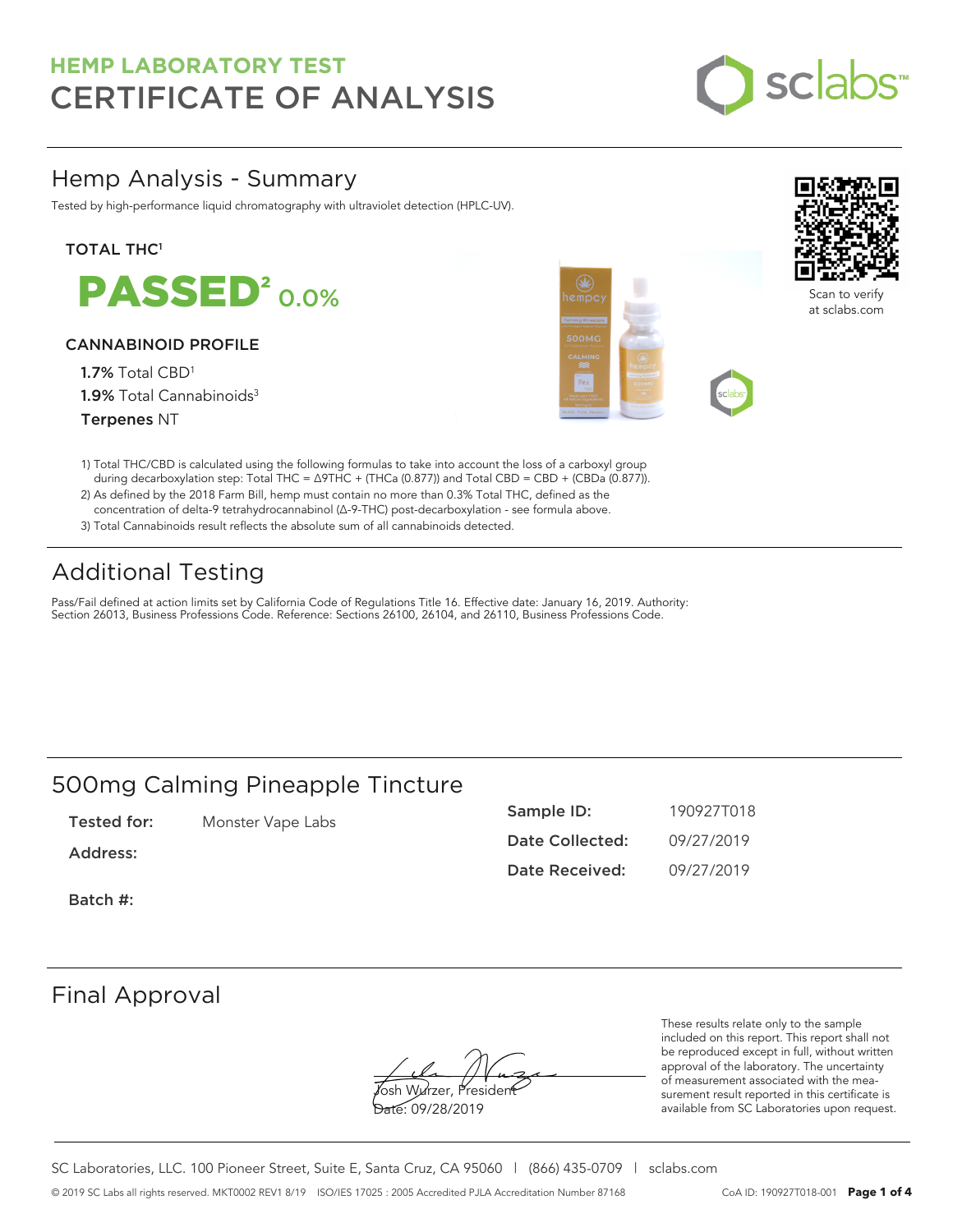

| Sample Name:     | 500mg Calming Pineapple Tincture |
|------------------|----------------------------------|
| LIMS Sample ID:  | 190927T018                       |
| Batch #:         |                                  |
| Sample Metrc ID: |                                  |
| Sample Type:     | Tincture, Other                  |
| Batch Count:     |                                  |
| Sample Count:    |                                  |
| Unit Volume:     | 30 Milliliters per Unit          |
| Serving Mass:    |                                  |
| Density:         | $0.9634$ g/mL                    |

#### **Moisture Test Results**

| Moisture |  |  |
|----------|--|--|

**Results (%)**

## **Cannabinoid Test Results 09/28/2019**

Cannabinoid analysis utilizing High Performance Liquid Chromatography (HPLC, QSP 5-4-4-4)

|                                      | mg/mL           | %         | LOD / LOQ mg/mL |
|--------------------------------------|-----------------|-----------|-----------------|
| ∆9THC                                | 0.702           | 0.0729    | 0.0009 / 0.003  |
| A8THC                                | <b>ND</b>       | <b>ND</b> | 0.0009 / 0.003  |
| <b>THCa</b>                          | <b>ND</b>       | ND.       | 0.0009 / 0.003  |
| <b>THCV</b>                          | <b>ND</b>       | ND.       | 0.0004 / 0.001  |
| <b>THCVa</b>                         | <b>ND</b>       | <b>ND</b> | 0.0013 / 0.004  |
| <b>CBD</b>                           | 17.077          | 1.7726    | 0.0009 / 0.003  |
| CBDa                                 | <b>ND</b>       | <b>ND</b> | 0.0009 / 0.003  |
| <b>CBDV</b>                          | 0.076           | 0.0079    | 0.0004 / 0.001  |
| <b>CBDVa</b>                         | <b>ND</b>       | <b>ND</b> | 0.0003 / 0.001  |
| <b>CBG</b>                           | 0.149           | 0.0155    | 0.001 / 0.003   |
| <b>CBGa</b>                          | <b>ND</b>       | <b>ND</b> | 0.0008 / 0.002  |
| <b>CBL</b>                           | <b>ND</b>       | ND.       | 0.0021 / 0.006  |
| <b>CBN</b>                           | <b>ND</b>       | ND.       | 0.0009 / 0.003  |
| <b>CBC</b>                           | 0.322           | 0.0334    | 0.0011 / 0.003  |
| <b>CBCa</b>                          | <b>ND</b>       | ND        | 0.0015 / 0.005  |
| <b>Sum of Cannabinoids:</b>          | 18.326          | 1.9022    | 549.780 mg/Unit |
| Total THC $(\Delta$ 9THC+0.877*THCa) | 0.702           | 0.0729    | 21.060 mg/Unit  |
| Total CBD (CBD+0.877*CBDa)           | 17.077          | 1.7726    | 512.310 mg/Unit |
| .                                    | Action Limit mg |           |                 |

Δ9THC per Unit Δ9THC per Serving

21.060 mg/Unit

#### **Batch Photo**



SC Laboratories, LLC 100 Pioneer Street, Suite E Santa Cruz, CA 95060 (866) 435-0709 | sclabs.com

| Date Collected:                       | 09/27/2019        |
|---------------------------------------|-------------------|
| Date Received:                        | 09/27/2019        |
| Tested for:                           | Monster Vape Labs |
| License #:                            |                   |
| Address:                              |                   |
| Produced by:                          |                   |
| License #:                            |                   |
| Address:                              |                   |
| <b>Overall result for batch: Pass</b> |                   |

#### **Water Activity Test Results**

| <b>Water Activity</b> | <b>Results (Aw)</b><br><b>NT</b> | <b>Action Limit Aw</b> |
|-----------------------|----------------------------------|------------------------|
|                       |                                  |                        |

### **Terpene Test Results**

| Terpene analysis utilizing Gas Chromatography - Flame Ionization |                        |   |                |
|------------------------------------------------------------------|------------------------|---|----------------|
| Detection (GC - FID)                                             |                        |   |                |
| 2 Bisabolol                                                      | mg/g<br>NT             | % | LOD / LOQ mg/g |
| 2 Pinene                                                         | NT                     |   |                |
| 3 Carene                                                         | NT                     |   |                |
| Borneol                                                          | NT                     |   |                |
|                                                                  | NT                     |   |                |
| <b>Z</b> Caryophyllene<br>Geraniol                               | $\overline{\text{NT}}$ |   |                |
| 2 Humulene                                                       | NT                     |   |                |
|                                                                  | NT                     |   |                |
| Terpinolene<br>Valencene                                         | NT                     |   |                |
|                                                                  |                        |   |                |
| Menthol                                                          | NT                     |   |                |
| Nerolidol                                                        | NT<br>NT               |   |                |
| Camphene                                                         | NT                     |   |                |
| Eucalyptol                                                       |                        |   |                |
| 2 Cedrene                                                        | NT                     |   |                |
| Camphor                                                          | NT<br>NT               |   |                |
| (-)-Isopulegol                                                   |                        |   |                |
| Sabinene                                                         | NT                     |   |                |
| <b>27</b> Terpinene                                              | NT.                    |   |                |
| <b>27</b> Terpinene                                              | NT                     |   |                |
| Linalool                                                         | NT                     |   |                |
| Limonene                                                         | NT                     |   |                |
| Myrcene                                                          | NT                     |   |                |
| Fenchol                                                          | NT                     |   |                |
| 2 Phellandrene                                                   | NT                     |   |                |
| Caryophyllene Oxide                                              | NT                     |   |                |
| Terpineol                                                        | NT                     |   |                |
| 2 Pinene                                                         | NT                     |   |                |
| $R-(+)$ -Pulegone                                                | NT                     |   |                |
| <b>Geranyl Acetate</b>                                           | NT                     |   |                |
| Citronellol                                                      | NT                     |   |                |
| p-Cymene                                                         | NT                     |   |                |
| Ocimene                                                          | NT                     |   |                |
| Guaiol                                                           | NT                     |   |                |
| Phytol                                                           | NT                     |   |                |
| Isoborneol                                                       | NT                     |   |                |
| <b>Controller</b>                                                |                        |   |                |

**Total Terpene Concentration:**

#### Sample Certification

California Code of Regulations Title 16 Effect Date January 16, 2019<br>Authority: Section 26013, Business and Professions Code.<br>Reference: Sections 26100, 26104 and 26110, Business and Professions Code.



Josh Wurzer, President Date: 09/28/2019

© 2019 SC Labs all rights reserved. MKT0002 REV1 8/19 ISO/IES 17025 : 2005 Accredited PJLA Accreditation Number 87168 CoA ID: 190927T018-001 **Page 2 of 4**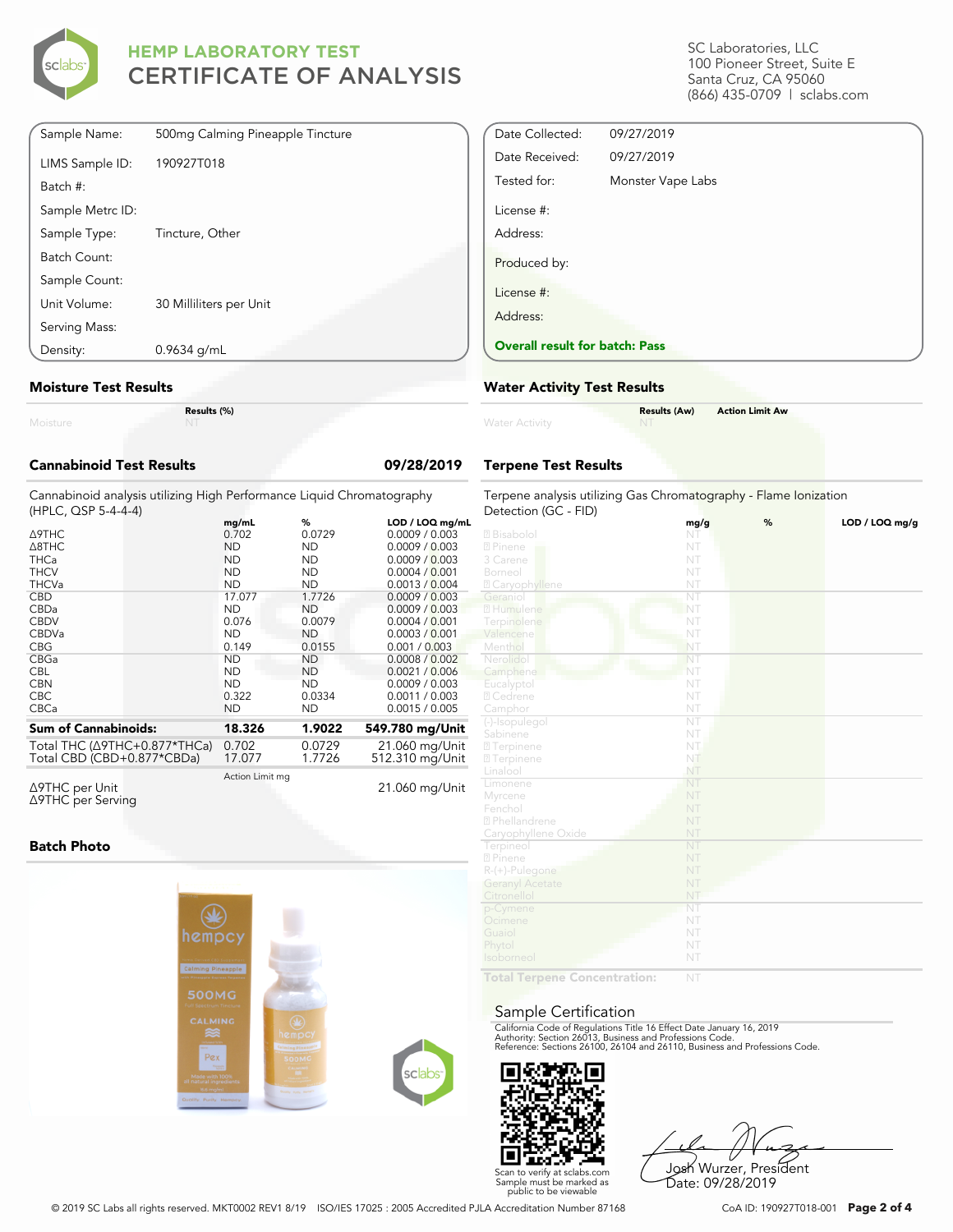

| Density:         | $0.9634$ g/mL                    |
|------------------|----------------------------------|
| Serving Mass:    |                                  |
| Unit Volume:     | 30 Milliliters per Unit          |
| Sample Count:    |                                  |
| Batch Count:     |                                  |
| Sample Type:     | Tincture, Other                  |
| Sample Metrc ID: |                                  |
| Batch #:         |                                  |
| LIMS Sample ID:  | 190927T018                       |
| Sample Name:     | 500mg Calming Pineapple Tincture |

### **Pesticide Test Results**

Pesticide, Fungicide and plant growth regulator analysis utilizing HPLC-Mass Spectrometry and GC-Mass Spectrometry **Results (μg/g) Action Limit μg/g LOD / LOQ μg/g**

|                         | Results (µg/g) | Action Limit µg/g | LOD / LOQ µg/g |
|-------------------------|----------------|-------------------|----------------|
| Abamectin               | NT             |                   |                |
| Acephate                | NT             |                   |                |
| Acequinocyl             | NT             |                   |                |
| Acetamiprid             | NT             |                   |                |
| Azoxystrobin            | NT             |                   |                |
| Bifenazate              | NT             |                   |                |
| Bifenthrin              | NT             |                   |                |
| <b>Boscalid</b>         | NT             |                   |                |
| Captan                  | NT             |                   |                |
| Carbaryl                | NT             |                   |                |
| Chlorantraniliprole     | NT             |                   |                |
| Clofentezine            | NT             |                   |                |
| Cyfluthrin              | NT             |                   |                |
| Cypermethrin            | NT             |                   |                |
| Diazinon                | NT             |                   |                |
| Dimethomorph            | NT             |                   |                |
| Etoxazole               | NT             |                   |                |
| Fenhexamid              | NT             |                   |                |
| Fenpyroximate           | NT             |                   |                |
| Flonicamid              | NT             |                   |                |
| Fludioxonil             | NT             |                   |                |
| Hexythiazox             | NT             |                   |                |
| Imidacloprid            | NT             |                   |                |
| Kresoxim-methyl         | NT             |                   |                |
| Malathion               | NT             |                   |                |
| Metalaxyl               | NT             |                   |                |
| Methomyl                | NT             |                   |                |
| Myclobutanil            | NT             |                   |                |
| Naled                   | NT             |                   |                |
| Oxamyl                  | NT             |                   |                |
| Pentachloronitrobenzene | NT             |                   |                |
| Permethrin              | NT             |                   |                |
| Phosmet                 | NT             |                   |                |
| Piperonylbutoxide       | NT             |                   |                |
| Prallethrin             | NT             |                   |                |
| Propiconazole           | NT             |                   |                |
| Pyrethrins              | NT             |                   |                |
| Pyridaben               | NT             |                   |                |
| Spinetoram              | NT             |                   |                |
| Spinosad                | NT             |                   |                |
| Spiromesifen            | NT             |                   |                |
| Spirotetramat           | NT             |                   |                |
| Tebuconazole            | NT             |                   |                |
| Thiamethoxam            | NT             |                   |                |
| Trifloxystrobin         | NT             |                   |                |

### **Mycotoxin Test Results**

Mycotoxin analysis utilizing HPLC-Mass Spectrometry **Results (μg/kg) Action Limit μg/kg LOD / LOQ μg/kg** NT

SC Laboratories, LLC 100 Pioneer Street, Suite E Santa Cruz, CA 95060 (866) 435-0709 | sclabs.com

| Date Collected:                       | 09/27/2019        |  |
|---------------------------------------|-------------------|--|
| Date Received:                        | 09/27/2019        |  |
| Tested for:                           | Monster Vape Labs |  |
| License #:                            |                   |  |
| Address:                              |                   |  |
| Produced by:                          |                   |  |
| License #:                            |                   |  |
| Address:                              |                   |  |
| <b>Overall result for batch: Pass</b> |                   |  |

#### **Pesticide Test Results**

| Pesticide, Fungicide and plant growth regulator analysis utilizing<br>HPLC-Mass Spectrometry and GC-Mass Spectrometry |                     |                   |                     |  |
|-----------------------------------------------------------------------------------------------------------------------|---------------------|-------------------|---------------------|--|
|                                                                                                                       | Results $(\mu g/g)$ | Action Limit µg/g | $LOD / LOQ \mu g/g$ |  |
| Aldicarb                                                                                                              | NT                  |                   |                     |  |
| Carbofuran                                                                                                            | NT                  |                   |                     |  |
| Chlordane                                                                                                             | NT                  |                   |                     |  |
| Chlorfenapyr                                                                                                          | NT                  |                   |                     |  |
| Chlorpyrifos                                                                                                          | NT                  |                   |                     |  |
| Coumaphos                                                                                                             | NT                  |                   |                     |  |
| Daminozide                                                                                                            | NT                  |                   |                     |  |
| <b>DDVP</b> (Dichlorvos)                                                                                              | NT                  |                   |                     |  |
| Dimethoate                                                                                                            | NT                  |                   |                     |  |
| Ethoprop(hos)                                                                                                         | NT                  |                   |                     |  |
| Etofenprox                                                                                                            | NT                  |                   |                     |  |
| Fenoxycarb                                                                                                            | NT                  |                   |                     |  |
| Fipronil                                                                                                              | NT                  |                   |                     |  |
| Imazalil                                                                                                              | NT                  |                   |                     |  |
| Methiocarb                                                                                                            | NT                  |                   |                     |  |
| Methyl parathion                                                                                                      | NT                  |                   |                     |  |
| Mevinphos                                                                                                             | NT                  |                   |                     |  |
| Paclobutrazol                                                                                                         | NT                  |                   |                     |  |
| Propoxur                                                                                                              | NT                  |                   |                     |  |
| Spiroxamine                                                                                                           | NT                  |                   |                     |  |
| Thiacloprid                                                                                                           | NT                  |                   |                     |  |

## **Heavy Metal Test Results**

Heavy metal analysis utilizing Inductively Coupled Plasma Mass Spectrometry (ICP-MS)

| $\frac{1}{2}$ | Results $(\mu q/q)$ | Action Limit µg/g | LOD / LOQ $\mu$ g/g |
|---------------|---------------------|-------------------|---------------------|
| Cadmium       | <b>NT</b>           |                   |                     |
| Lead          |                     |                   |                     |
| Arsenic       | NT                  |                   |                     |
| Mercury       | NT                  |                   |                     |

Sample Certification

California Code of Regulations Title 16 Effect Date January 16, 2019<br>Authority: Section 26013, Business and Professions Code.<br>Reference: Sections 26100, 26104 and 26110, Business and Professions Code.



Josh Wurzer, President Date: 09/28/2019

© 2019 SC Labs all rights reserved. MKT0002 REV1 8/19 ISO/IES 17025 : 2005 Accredited PJLA Accreditation Number 87168 CoA ID: 190927T018-001 **Page 3 of 4**